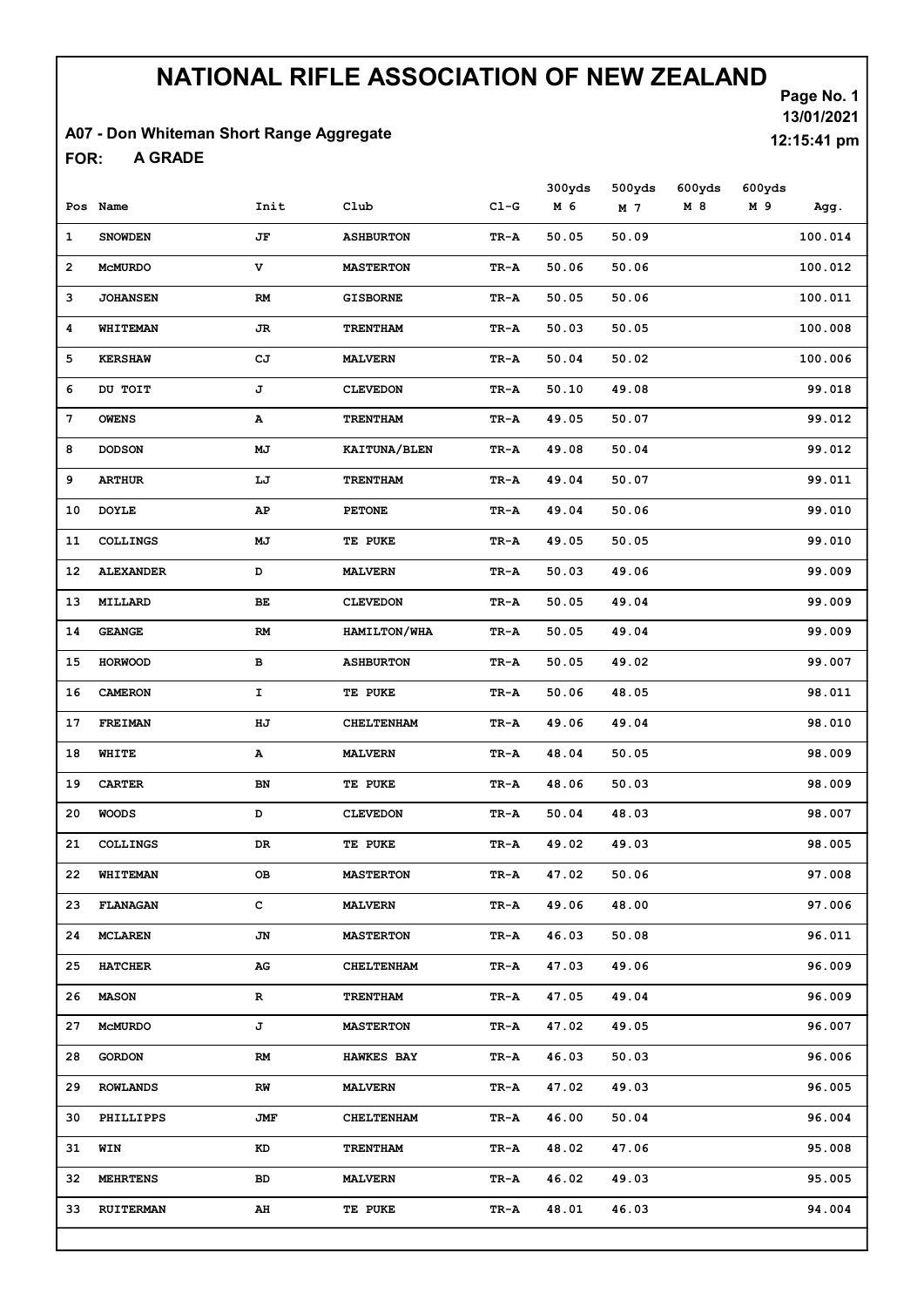#### A07 - Don Whiteman Short Range Aggregate

B GRADE FOR:

| 13/01/2021  |
|-------------|
| 12:15:41 pm |

Page No. 2

|                |                  |              |                   |        | 300yds | 500yds | 600yds | 600yds |        |
|----------------|------------------|--------------|-------------------|--------|--------|--------|--------|--------|--------|
|                | Pos Name         | Init         | Club              | $CL-G$ | M 6    | M 7    | M 8    | M 9    | Agg.   |
| $\mathbf{1}$   | <b>RIDDLE</b>    | G            | <b>CLEVEDON</b>   | TR-B   | 49.05  | 50.06  |        |        | 99.011 |
| $\overline{2}$ | <b>MARTIN</b>    | BJ           | <b>TRENTHAM</b>   | TR-B   | 49.06  | 50.02  |        |        | 99.008 |
| 3              | <b>CHEESEMAN</b> | J            | <b>CLEVEDON</b>   | $TR-B$ | 48.03  | 50.08  |        |        | 98.011 |
| 4              | <b>RIDDLE</b>    | s            | <b>CLEVEDON</b>   | $TR-B$ | 48.04  | 50.07  |        |        | 98.011 |
| 5              | <b>SNOWDEN</b>   | м            | <b>ASHBURTON</b>  | TR-B   | 49.04  | 49.07  |        |        | 98.011 |
| 6              | <b>DICK</b>      | DK           | KAITUNA/BLEN      | TR-B   | 48.06  | 50.03  |        |        | 98.009 |
| 7              | DIKMENLI         | s            | <b>TRENTHAM</b>   | $TR-B$ | 50.06  | 48.02  |        |        | 98.008 |
| 8              | TIDSWELL         | PA           | <b>CHELTENHAM</b> | $TR-B$ | 48.03  | 49.06  |        |        | 97.009 |
| 9              | LANE             | М            | <b>OTOROHANGA</b> | $TR-B$ | 46.02  | 50.05  |        |        | 96.007 |
| 10             | <b>MCKEE</b>     | $\bf K$      | <b>KARORI</b>     | TR-B   | 49.05  | 47.02  |        |        | 96.007 |
| 11             | <b>FINCHAM</b>   | D            | <b>HAWKES BAY</b> | $TR-B$ | 48.02  | 48.01  |        |        | 96.003 |
| 12             | WHYTE            | $\mathbf{C}$ | KAITUNA/BLEN      | TR-B   | 46.01  | 48.06  |        |        | 94.007 |
| 13             | <b>DENT</b>      | AL.          | <b>PETONE</b>     | TR-B   | 46.04  | 48.02  |        |        | 94.006 |
| 14             | <b>MARSHALL</b>  | LD           | <b>HAWKES BAY</b> | TR-B   | 47.02  | 47.04  |        |        | 94.006 |
| 15             | LEITE            | R            | <b>CLEVEDON</b>   | $TR-B$ | 46.02  | 47.05  |        |        | 93.007 |
| 16             | <b>GILCHRIST</b> | $\mathbf R$  | <b>OAMARU</b>     | TR-B   | 45.02  | 47.02  |        |        | 92.004 |
| 17             | HOUGHTON         | LS           | <b>CLEVEDON</b>   | TR-B   | 45.03  | 46.04  |        |        | 91.007 |
| 18             | <b>BALL</b>      | JW           | TE PUKE           | $TR-B$ | 47.02  | 43.03  |        |        | 90.005 |
| 19             | <b>BUCKLEY</b>   | <b>ME</b>    | TE PUKE           | $TR-B$ | 26.01  | 43.00  |        |        | 69.001 |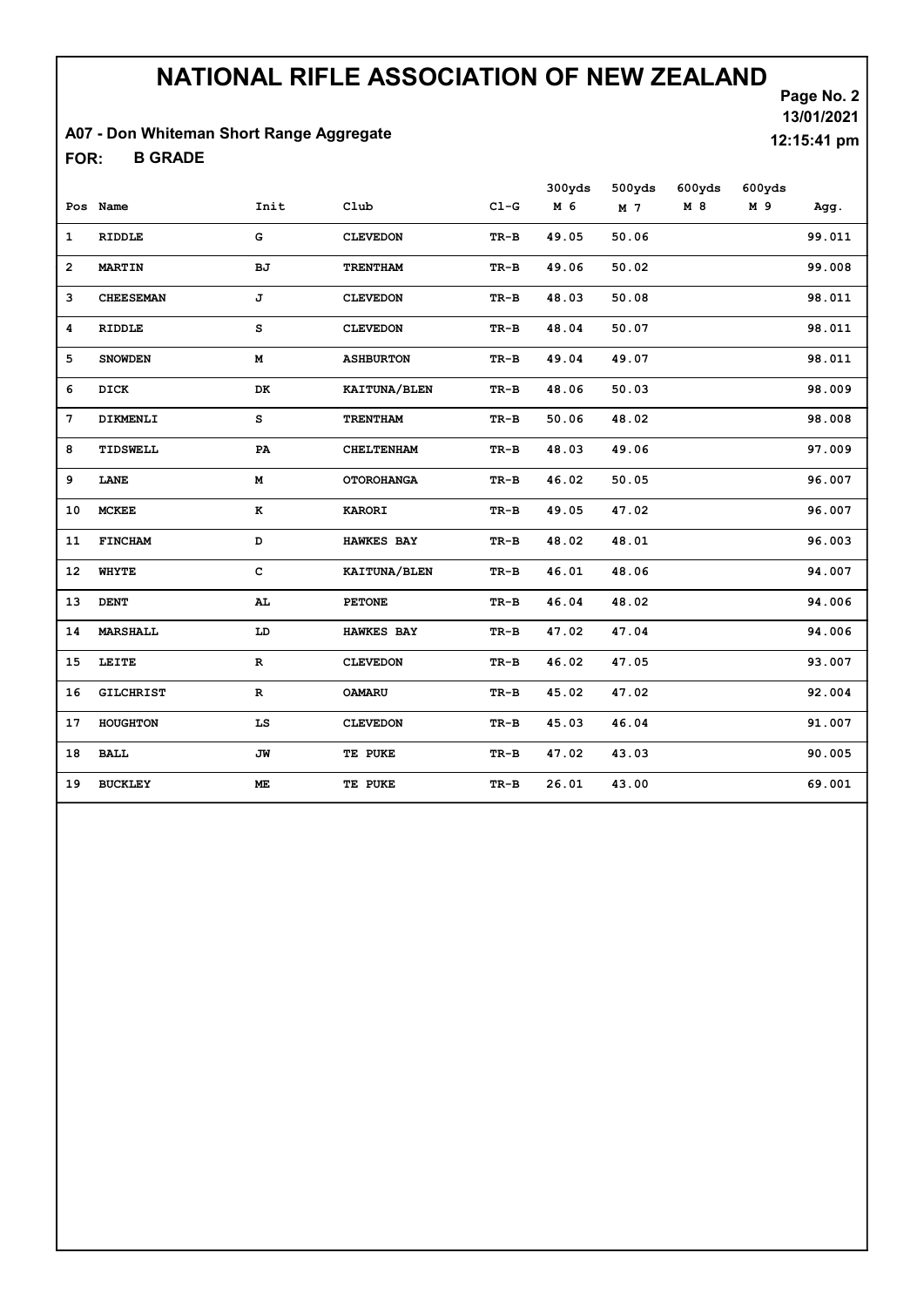### A07 - Don Whiteman Short Range Aggregate

C GRADE FOR:

| 13/01/2021            |  |
|-----------------------|--|
| $12:15:41 \text{ pm}$ |  |
|                       |  |

Page No. 3

|                |                |           |                   |        | 300yds | 500yds | 600yds | 600yds |        |
|----------------|----------------|-----------|-------------------|--------|--------|--------|--------|--------|--------|
| Pos            | Name           | Init      | Club              | $CL-G$ | M 6    | M 7    | M 8    | M 9    | Agg.   |
| 1              | <b>DRAKE</b>   | AE.       | TARANAKI          | TR-C   | 49.06  | 50.03  |        |        | 99.009 |
| $\overline{2}$ | <b>CAMERON</b> | s         | TE PUKE           | TR-C   | 50.08  | 46.03  |        |        | 96.011 |
| 3              | <b>GORE</b>    | т         | <b>TRENTHAM</b>   | TR-C   | 49.02  | 46.03  |        |        | 95.005 |
| 4              | <b>BROWN</b>   | SW        | <b>PETONE</b>     | TR-C   | 46.02  | 48.02  |        |        | 94.004 |
| 5              | <b>KERSHAW</b> | SL.       | <b>MALVERN</b>    | TR-C   | 46.05  | 47.05  |        |        | 93.010 |
| 6              | WAKELING       | J         | <b>CLEVEDON</b>   | TR-C   | 46.02  | 47.02  |        |        | 93.004 |
| 7              | <b>SCOBIE</b>  | J         | <b>OTOROHANGA</b> | TR-C   | 45.02  | 47.03  |        |        | 92.005 |
| 8              | <b>PETZEN</b>  | D         | <b>TRENTHAM</b>   | TR-C   | 39.00  | 50.05  |        |        | 89.005 |
| 9              | <b>FLEMING</b> | <b>JA</b> | <b>ASHBURTON</b>  | TR-C   | 41.02  | 44.02  |        |        | 85.004 |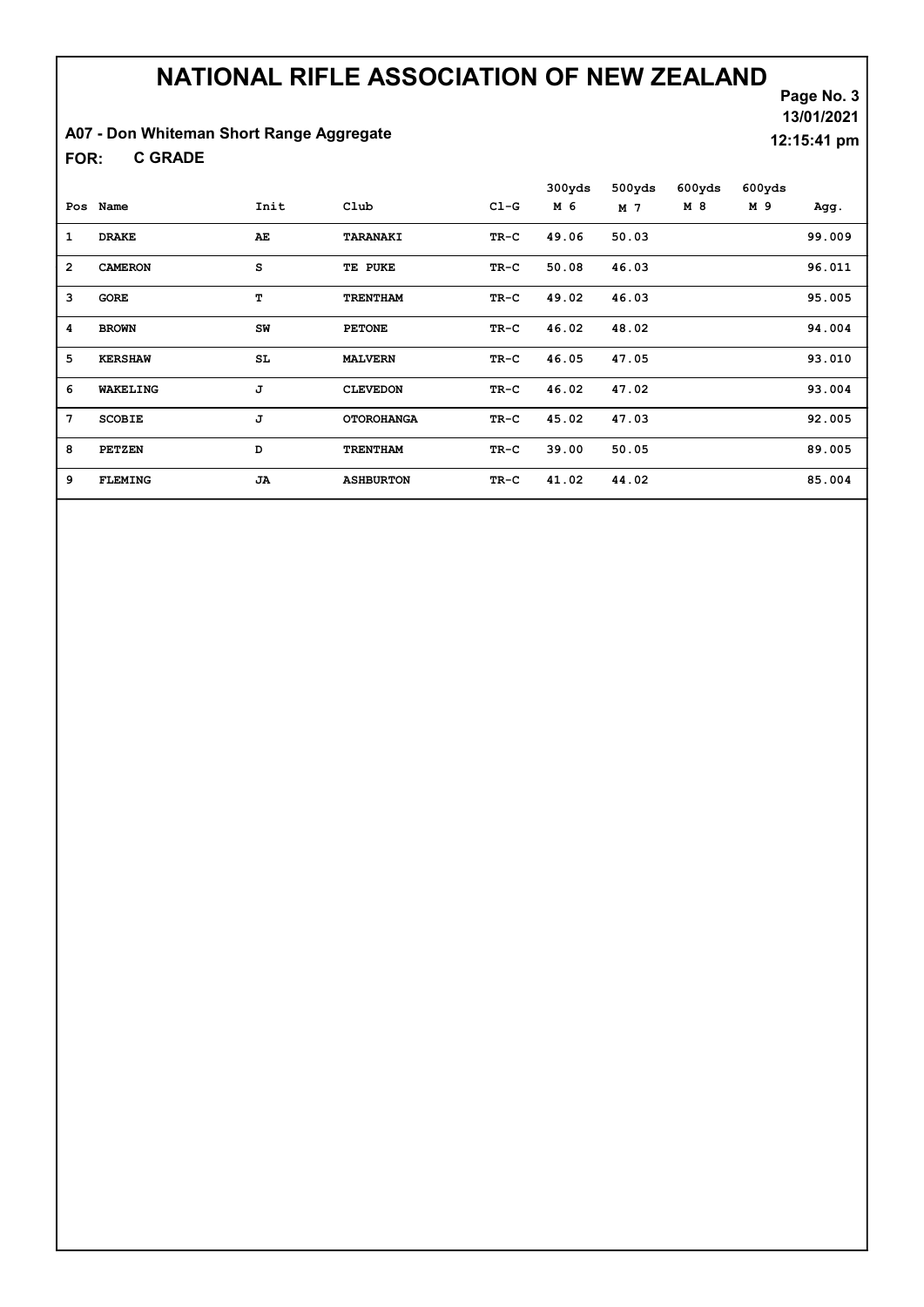### A07 - Don Whiteman Short Range Aggregate

T GRADE FOR:

|   | Pos Name            | Init | Club            | $CL-G$ | 300yds<br>M 6 | 500yds<br>M 7 | 600yds<br>M 8 | 600yds<br>M 9 | Agg.   |
|---|---------------------|------|-----------------|--------|---------------|---------------|---------------|---------------|--------|
|   | DARRALL             | F    | TRENTHAM        | TR-T   | 45.04         | 48.04         |               |               | 93.008 |
| 2 | <b>VAN RENSBURG</b> | L    | <b>CLEVEDON</b> | TR-T   | 41.01         | 44.04         |               |               | 85.005 |

Page No. 4 13/01/2021 12:15:41 pm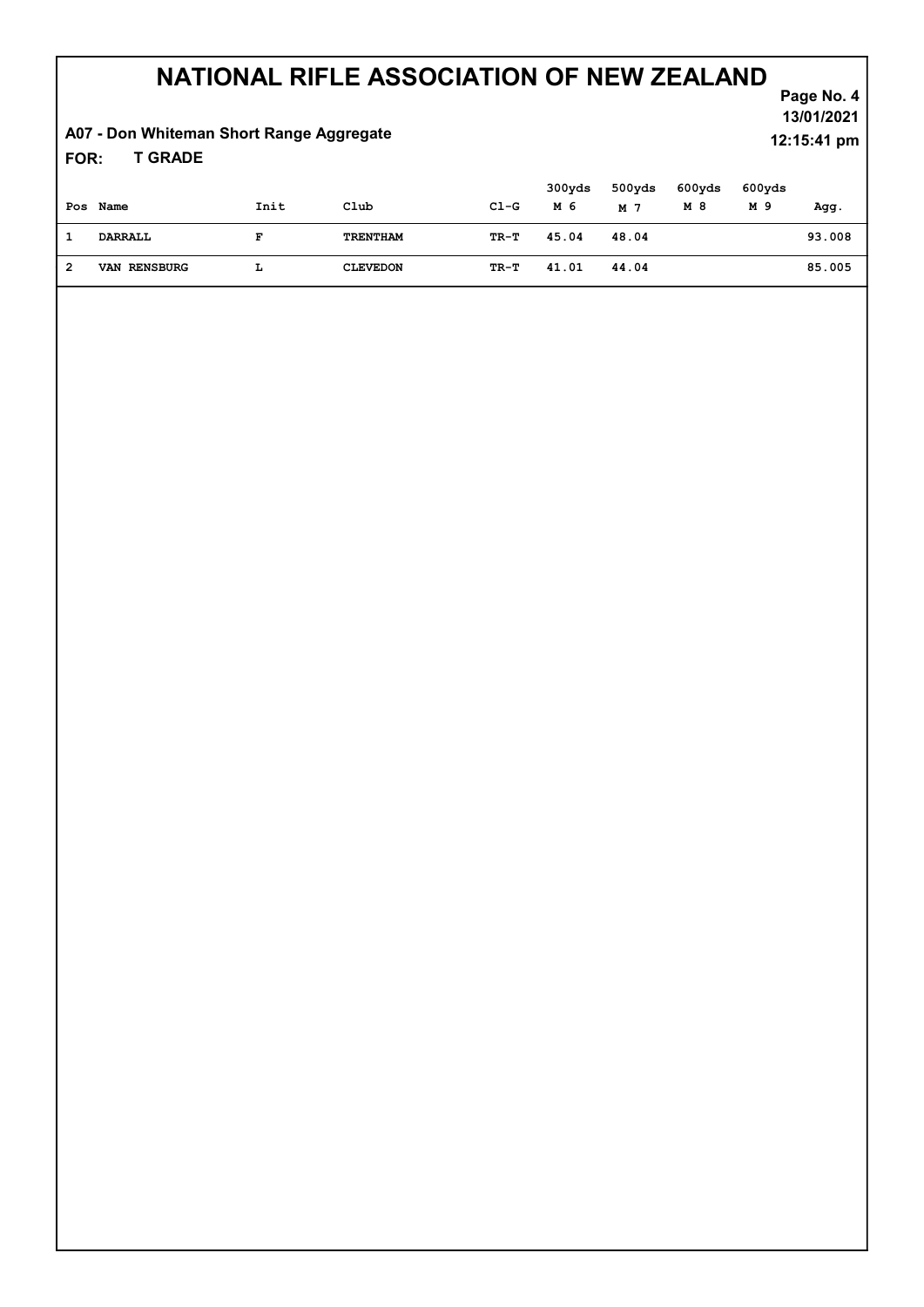### A07 - Don Whiteman Short Range Aggregate

CFT CLASS FOR:

Page No. 5 13/01/2021 12:15:41 pm

|                |                |            |                   |              | 300yds | 500yds | 600yds | 600yds |         |
|----------------|----------------|------------|-------------------|--------------|--------|--------|--------|--------|---------|
|                | Pos Name       | Init       | Club              | $C1-G$       | M 6    | M 7    | M 8    | M 9    | Agg.    |
| 1              | <b>SNOWDEN</b> | с          | <b>ASHBURTON</b>  | CFTR-0 53.02 |        | 57.02  |        |        | 110.004 |
| $\overline{2}$ | <b>SMITH</b>   | <b>GRH</b> | <b>MALVERN</b>    | CFTR-0 51.02 |        | 58.03  |        |        | 109.005 |
| 3              | DUTHIE         | М          | <b>TRENTHAM</b>   | CFTR-0 51.02 |        | 51.02  |        |        | 102.004 |
| 4              | LINDSAY        | в          | <b>HAWKES BAY</b> | CFTR-0 46.00 |        | 52.01  |        |        | 98.001  |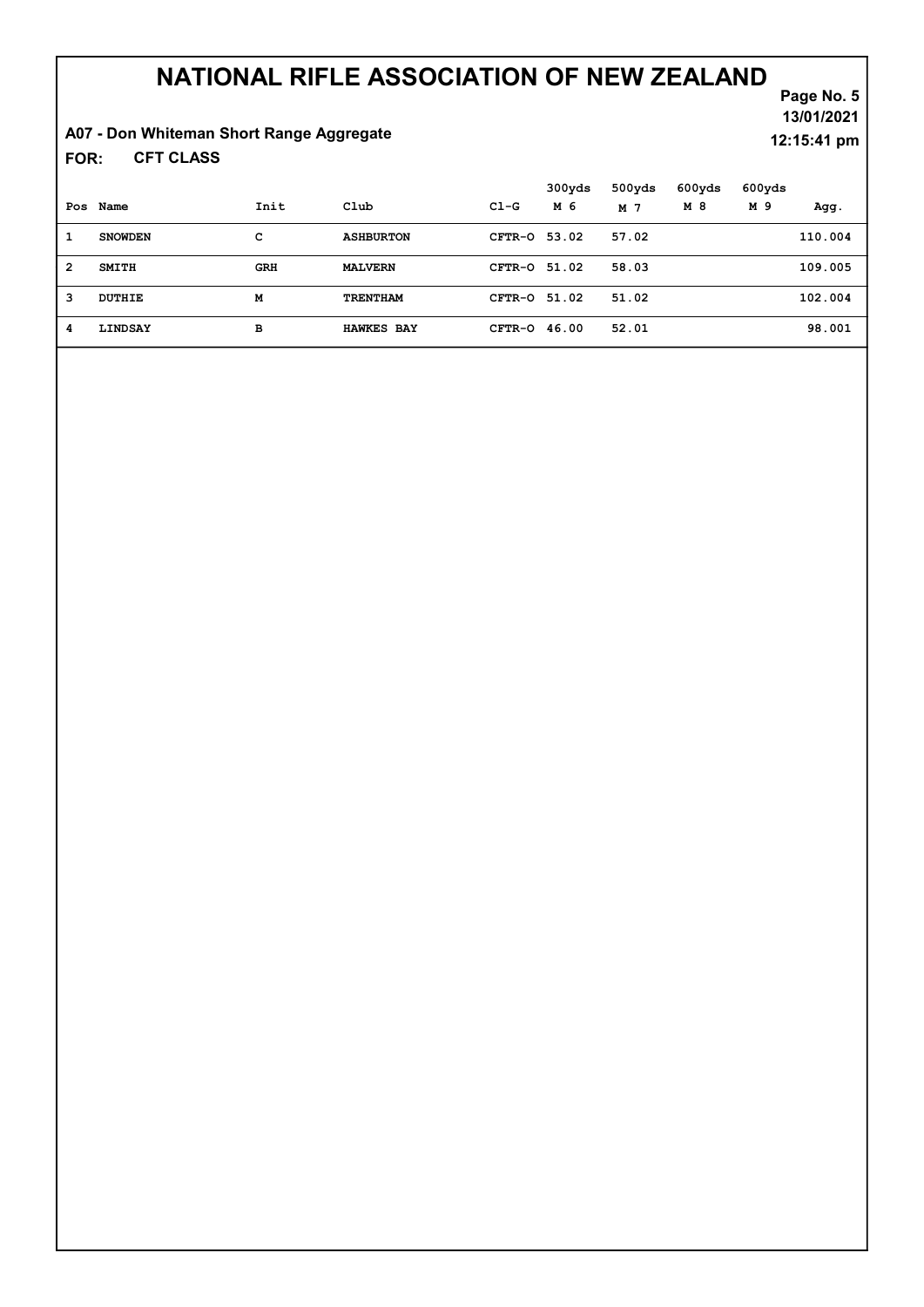#### A07 - Don Whiteman Short Range Aggregate

FO CLASS FOR:

|                 |                   |             |                   |        | 300yds | 500yds | 600yds | 600yds |         |
|-----------------|-------------------|-------------|-------------------|--------|--------|--------|--------|--------|---------|
|                 | Pos Name          | Init        | Club              | $CL-G$ | M 6    | M 7    | M 8    | M 9    | Agg.    |
| 1               | <b>MCLAY</b>      | s           | TE PUKE           | $FO-O$ | 60.06  | 60.08  |        |        | 120.014 |
| $\overline{2}$  | <b>HOWL</b>       | SB          | <b>CHELTENHAM</b> | $FO-O$ | 60.09  | 60.04  |        |        | 120.013 |
| 3               | <b>GRIMSEY</b>    | L           | <b>ASHBURTON</b>  | $FO-O$ | 60.08  | 59.07  |        |        | 119.015 |
| 4               | <b>KERRIDGE</b>   | $\mathbf R$ | TE PUKE           | $FO-O$ | 60.07  | 59.06  |        |        | 119.013 |
| 5               | <b>HUGHES</b>     | IR          | <b>CHELTENHAM</b> | $FO-O$ | 60.06  | 59.05  |        |        | 119.011 |
| 6               | <b>CHUI</b>       | М           | <b>ASHBURTON</b>  | $FO-O$ | 59.05  | 60.05  |        |        | 119.010 |
| $7\phantom{.0}$ | <b>KAPENE</b>     | s           | <b>GISBORNE</b>   | $FO-O$ | 59.03  | 60.06  |        |        | 119.009 |
| 8               | <b>HUNT</b>       | c           | <b>KARORI</b>     | $FO-O$ | 59.04  | 59.04  |        |        | 118.008 |
| 9               | <b>MEEHAN</b>     | D           | <b>CLEVEDON</b>   | $FO-O$ | 60.05  | 58.03  |        |        | 118.008 |
| 10              | <b>DUCKETT</b>    | <b>FM</b>   | <b>MASTERTON</b>  | $FO-O$ | 59.04  | 58.04  |        |        | 117.008 |
| 11              | <b>TEAGUE</b>     | SP          | TE PUKE           | $FO-O$ | 58.03  | 58.05  |        |        | 116.008 |
| 12              | <b>BARKHUIZEN</b> | s           | <b>CLEVEDON</b>   | $FO-O$ | 59.03  | 57.01  |        |        | 116.004 |
| 13              | MAY               | IS          | <b>WHANGAREI</b>  | $FO-O$ | 58.04  | 57.03  |        |        | 115.007 |
| 14              | <b>MOFFATT</b>    | SK          | <b>CLEVEDON</b>   | $FO-O$ | 56.03  | 56.02  |        |        | 112.005 |
| 15              | <b>NEAL</b>       | PA          | <b>CLEVEDON</b>   | $FO-O$ | 55.02  | 56.04  |        |        | 111.006 |
| 16              | <b>MOSES</b>      | МK          | <b>CLEVEDON</b>   | $FO-O$ | 57.03  | 54.01  |        |        | 111.004 |
| 17              | <b>SUBRITZKY</b>  | M           | <b>KARORI</b>     | $FO-O$ | 49.02  | 59.04  |        |        | 108.006 |

Page No. 6 13/01/2021

12:15:41 pm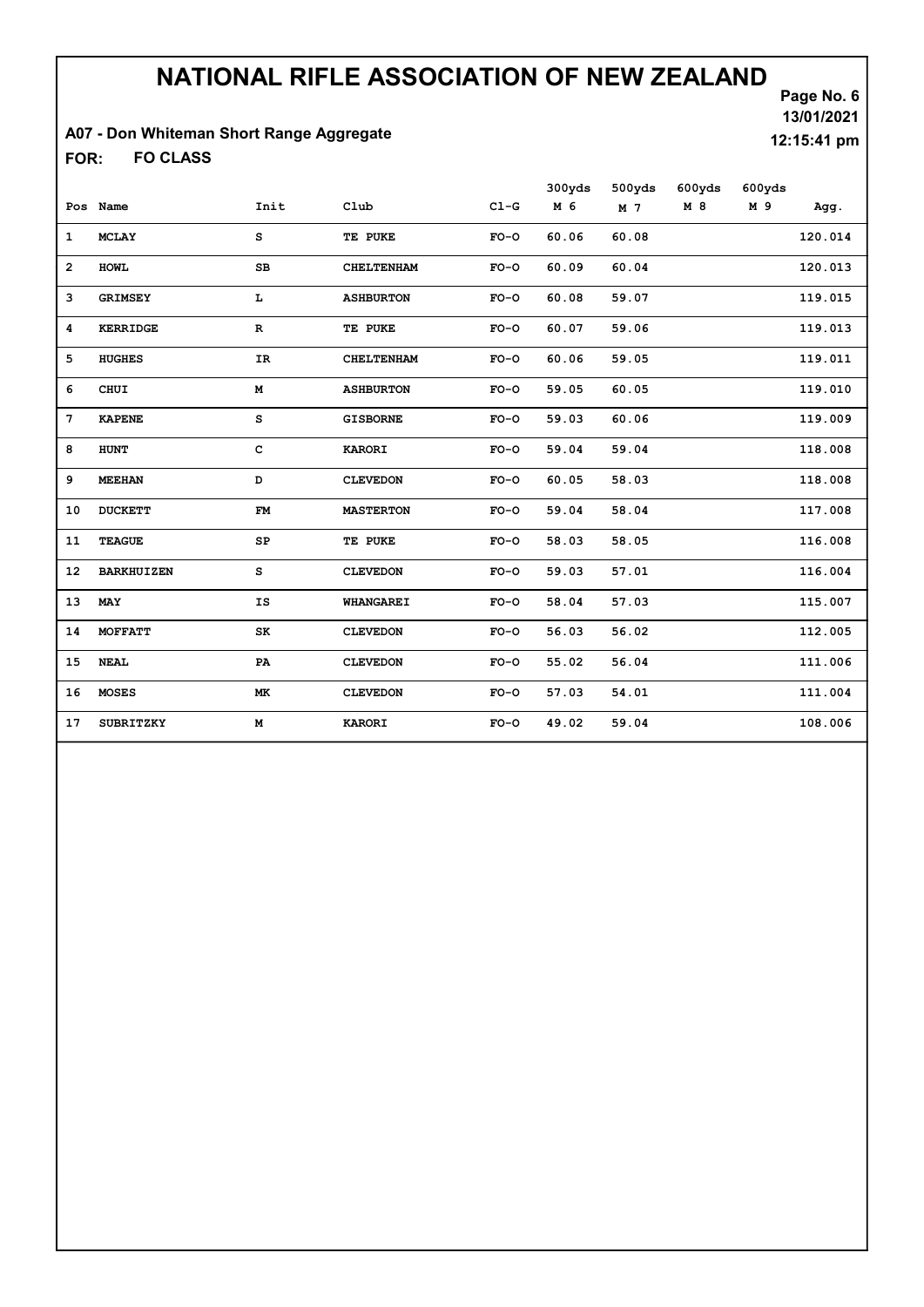#### FPR CLASS Page No. 7 NATIONAL RIFLE ASSOCIATION OF NEW ZEALAND 13/01/2021 A07 - Don Whiteman Short Range Aggregate FOR: 12:15:41 pm

| Pos Name | Init | Club             | $C1-G$      | м 6 | $300yds$ 500 $yds$ 600 $yds$<br>M 7 | M 8 | 600yds<br>M 9 | Agg.    |
|----------|------|------------------|-------------|-----|-------------------------------------|-----|---------------|---------|
| SMITH    | DW   | <b>ASHBURTON</b> | FPR-0 59.04 |     | 60.04                               |     |               | 119.008 |